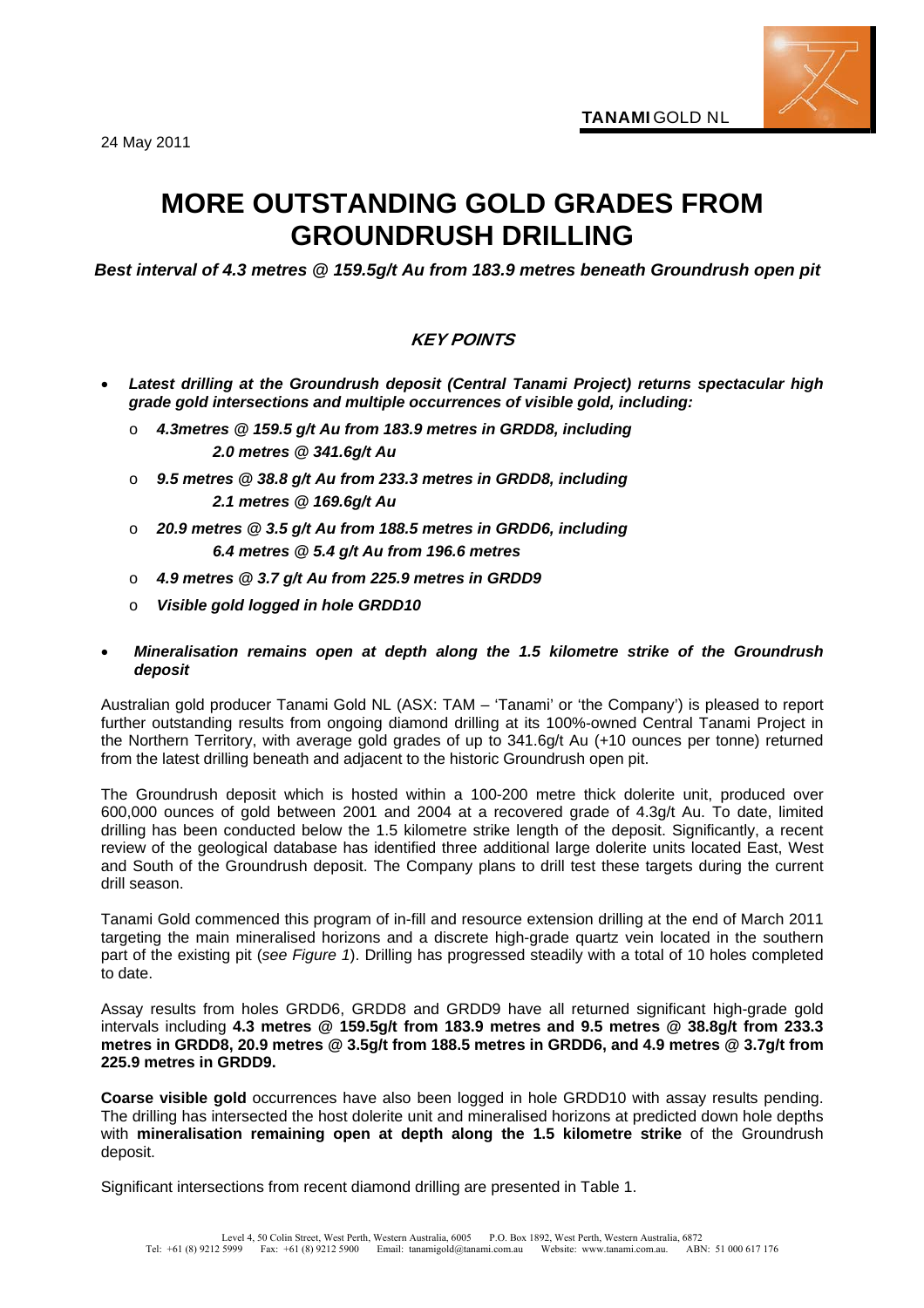

**Figure 1 – Groundrush schematic long section showing significant historic and recent drill results**